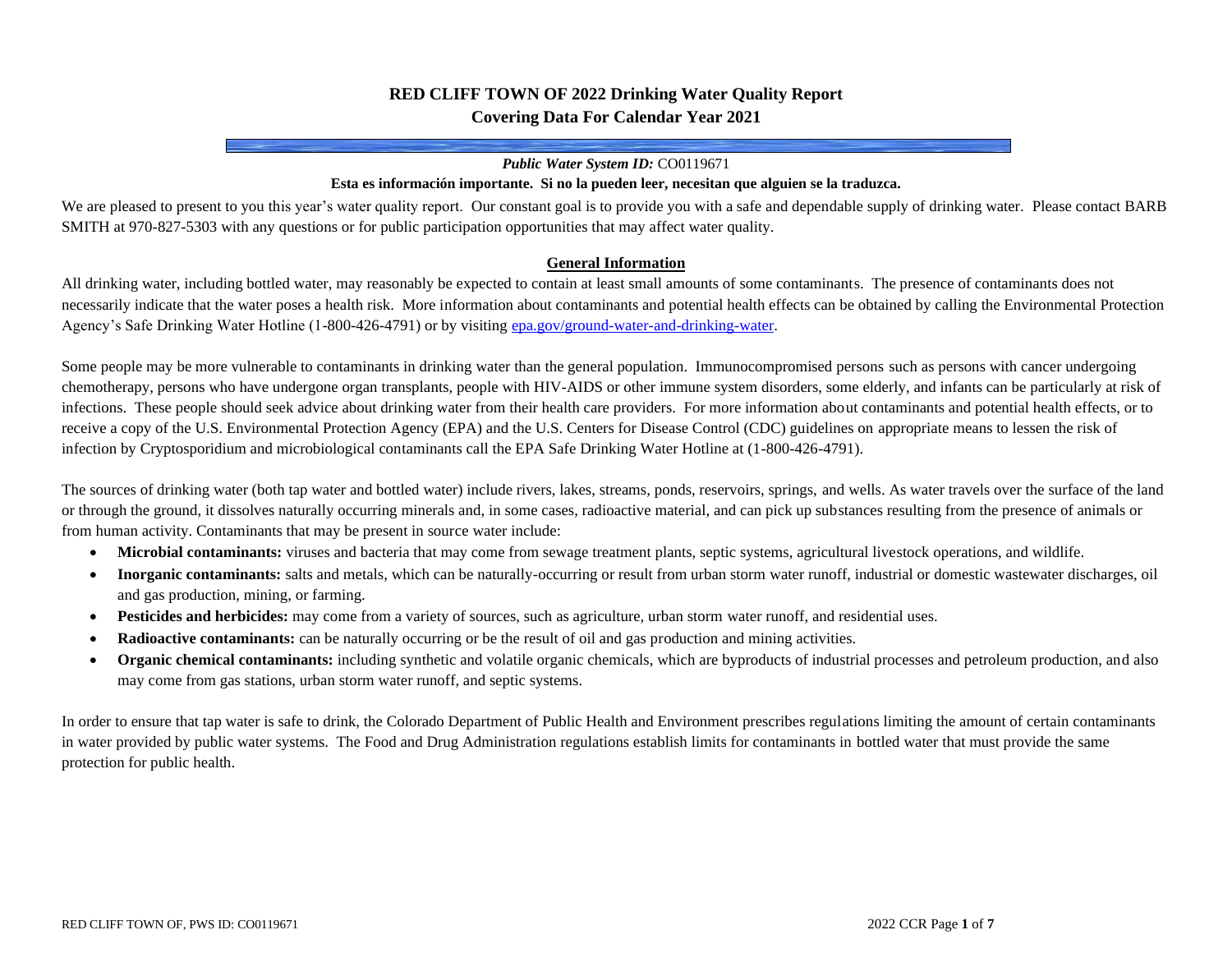### **Lead in Drinking Water**

If present, elevated levels of lead can cause serious health problems (especially for pregnant women and young children). It is possible that lead levels at your home may be higher than other homes in the community as a result of materials used in your home's plumbing. If you are concerned about lead in your water, you may wish to have your water tested. When your water has been sitting for several hours, you can minimize the potential for lead exposure by flushing your tap for 30 seconds to 2 minutes before using water for drinking or cooking. Additional information on lead in drinking water, testing methods, and steps you can take to minimize exposure is available from the Safe Drinking Water Hotline (1-800-426-4791) or a[t epa.gov/safewater/lead.](http://www.epa.gov/safewater/lead)

### **Source Water Assessment and Protection (SWAP)**

The Colorado Department of Public Health and Environment may have provided us with a Source Water Assessment Report for our water supply. For general information or to obtain a copy of the report please visit wordcompliance.com/ccr. The report is located under "Guidance: Source Water Assessment Reports". Search the table using 119671, RED CLIFF TOWN OF, or by contacting BARB SMITH at 970-827-5303. The Source Water Assessment Report provides a screening-level evaluation of potential contamination that *could* occur. It *does not* mean that the contamination *has or will* occur. We can use this information to evaluate the need to improve our current water treatment capabilities and prepare for future contamination threats. This can help us ensure that quality finished water is delivered to your homes. In addition, the source water assessment results provide a starting point for developing a source water protection plan. Potential sources of contamination in our source water area are listed on the next page.

Please contact us to learn more about what you can do to help protect your drinking water sources, any questions about the Drinking Water Quality Report, to learn more about our system, or to attend scheduled public meetings. We want you, our valued customers, to be informed about the services we provide and the quality water we deliver to you every day.

# **Our Water Sources**

| <b>Sources (Water Type - Source Type)</b>        | <b>Potential Source(s) of Contamination</b>                                           |
|--------------------------------------------------|---------------------------------------------------------------------------------------|
| <b>RAW WATER PONDS (Surface Water-Reservoir)</b> | Permitted Wastewater Discharge Sites, Existing/Abandoned Mine Sites,                  |
| TURKEY CREEK (Surface Water-Intake)              | Commercial/Industrial/Transportation, Quarries / Strip Mines / Gravel Pits, Pasture / |
| TURKEY CREEK INF GALLERY (Surface Water-Intake)  | Hay, Deciduous Forest, Evergreen Forest, Mixed Forest, Septic Systems, Road Miles     |

# **Terms and Abbreviations**

- **Maximum Contaminant Level (MCL)** − The highest level of a contaminant allowed in drinking water.
- **Treatment Technique (TT)** − A required process intended to reduce the level of a contaminant in drinking water.
- **Health-Based** − A violation of either a MCL or TT.
- **Non-Health-Based** − A violation that is not a MCL or TT.
- **Action Level (AL)** − The concentration of a contaminant which, if exceeded, triggers treatment and other regulatory requirements.
- Maximum Residual Disinfectant Level (MRDL) The highest level of a disinfectant allowed in drinking water. There is convincing evidence that addition of a disinfectant is necessary for control of microbial contaminants.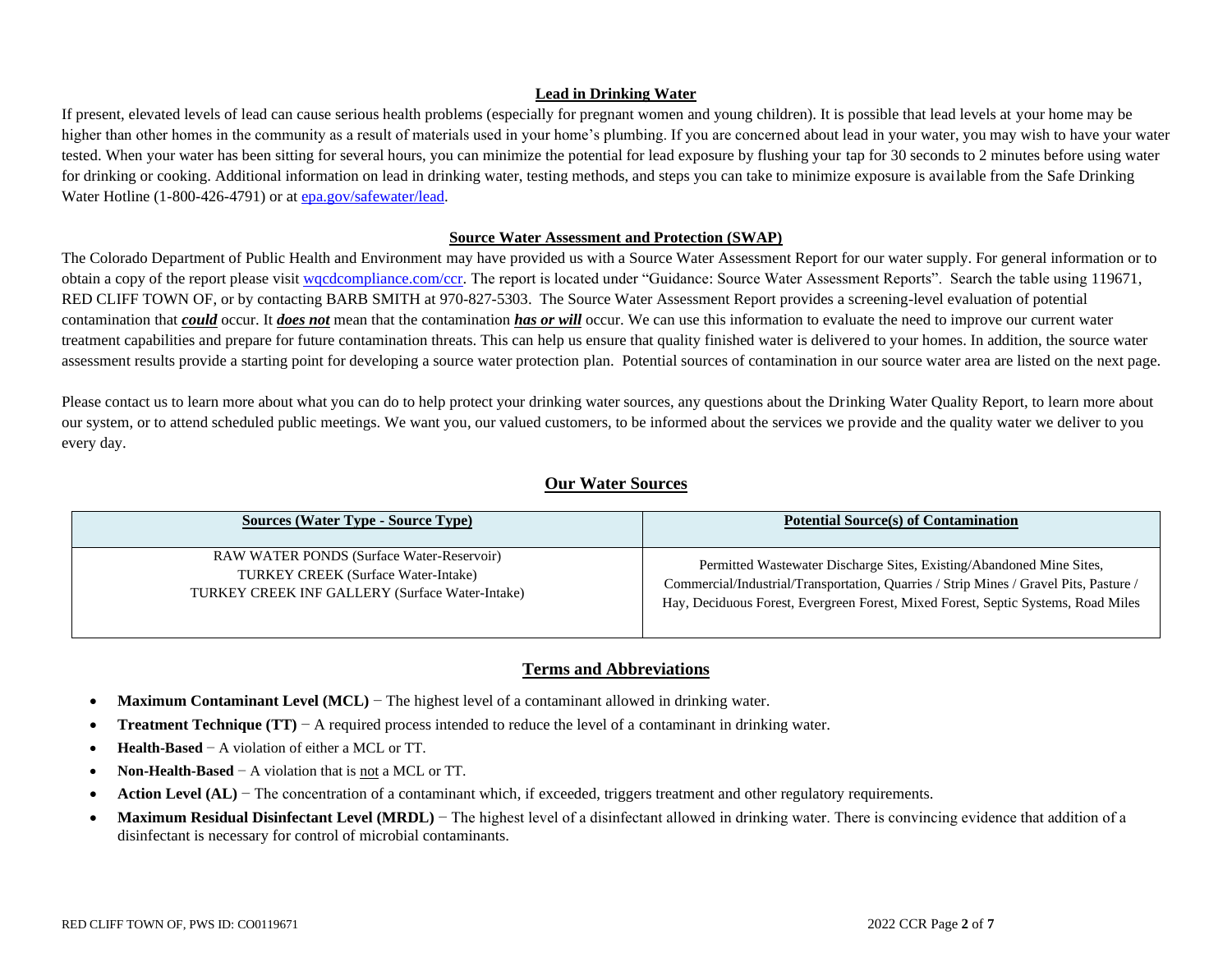- Maximum Contaminant Level Goal (MCLG) The level of a contaminant in drinking water below which there is no known or expected risk to health. MCLGs allow for a margin of safety.
- **Maximum Residual Disinfectant Level Goal (MRDLG**) The level of a drinking water disinfectant, below which there is no known or expected risk to health. MRDLGs do not reflect the benefits of the use of disinfectants to control microbial contaminants.
- **Violation (No Abbreviation)** − Failure to meet a Colorado Primary Drinking Water Regulation.
- **Formal Enforcement Action (No Abbreviation)** − Escalated action taken by the State (due to the risk to public health, or number or severity of violations) to bring a non-compliant water system back into compliance.
- **Variance and Exemptions (V/E)** − Department permission not to meet a MCL or treatment technique under certain conditions.
- **Gross Alpha (No Abbreviation)** − Gross alpha particle activity compliance value. It includes radium-226, but excludes radon 222, and uranium.
- **Picocuries per liter (pCi/L)** − Measure of the radioactivity in water.
- **Nephelometric Turbidity Unit (NTU)** − Measure of the clarity or cloudiness of water. Turbidity in excess of 5 NTU is just noticeable to the typical person.
- **Compliance Value (No Abbreviation)** Single or calculated value used to determine if regulatory contaminant level (e.g. MCL) is met. Examples of calculated values are the 90th Percentile, Running Annual Average (RAA) and Locational Running Annual Average (LRAA).
- **Average (x-bar)** − Typical value.
- **Range (R)** − Lowest value to the highest value.
- **Sample Size (n)** − Number or count of values (i.e. number of water samples collected).
- **• Parts per million = Milligrams per liter (ppm = mg/L)** One part per million corresponds to one minute in two years or a single penny in \$10,000.
- **Parts per billion = Micrograms per liter (ppb = ug/L)** One part per billion corresponds to one minute in 2,000 years, or a single penny in \$10,000,000.
- **Not Applicable (N/A)** Does not apply or not available.
- **Level 1 Assessment** A study of the water system to identify potential problems and determine (if possible) why total coliform bacteria have been found in our water system.
- Level 2 Assessment A very detailed study of the water system to identify potential problems and determine (if possible) why an E. coli MCL violation has occurred and/or why total coliform bacteria have been found in our water system on multiple occasions.

## **Detected Contaminants**

RED CLIFF TOWN OF routinely monitors for contaminants in your drinking water according to Federal and State laws. The following table(s) show all detections found in the period of January 1 to December 31, 2021 unless otherwise noted. The State of Colorado requires us to monitor for certain contaminants less than once per year because the concentrations of these contaminants are not expected to vary significantly from year to year, or the system is not considered vulnerable to this type of contamination. Therefore, some of our data, though representative, may be more than one year old. Violations and Formal Enforcement Actions, if any, are reported in the next section of this report.

Note: Only detected contaminants sampled within the last 5 years appear in this report. If no tables appear in this section then no contaminants were detected in the last round of monitoring.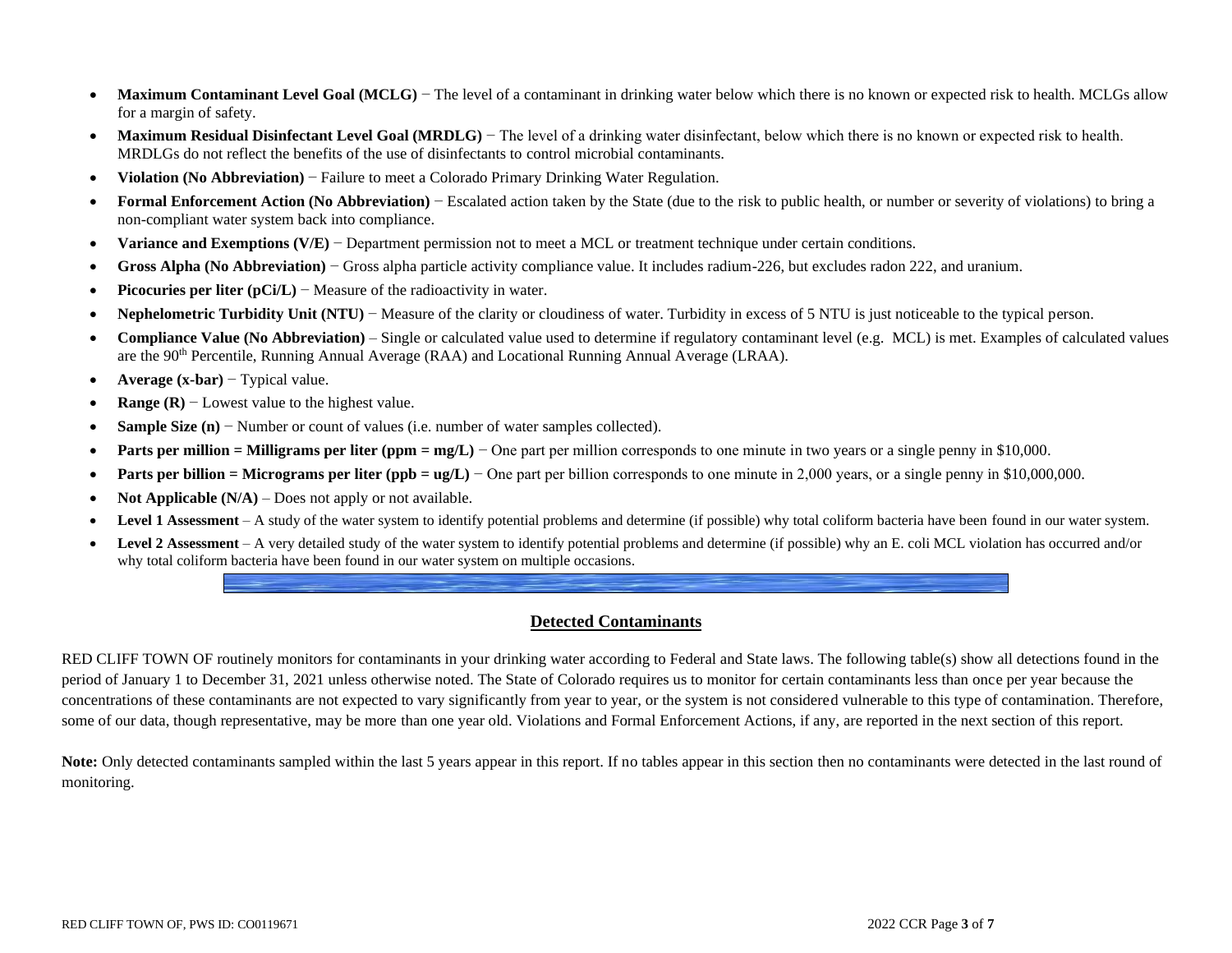|                                    | Disinfectants Sampled in the Distribution System<br><b>TT Requirement:</b> At least 95% of samples per period (month or quarter) must be at least 0.2 ppm $\overline{OR}$<br>If sample size is less than 40 no more than 1 sample is below $0.2$ ppm<br><b>Typical Sources:</b> Water additive used to control microbes |                                                                     |                                      |                    |                        |             |  |  |  |
|------------------------------------|-------------------------------------------------------------------------------------------------------------------------------------------------------------------------------------------------------------------------------------------------------------------------------------------------------------------------|---------------------------------------------------------------------|--------------------------------------|--------------------|------------------------|-------------|--|--|--|
| <b>Disinfectant</b><br><b>Name</b> | <b>Time Period</b>                                                                                                                                                                                                                                                                                                      | <b>Results</b>                                                      | <b>Number of Samples Below Level</b> | <b>Sample Size</b> | TT<br><b>Violation</b> | <b>MRDL</b> |  |  |  |
| Chlorine                           | December, 2021                                                                                                                                                                                                                                                                                                          | Lowest period percentage of samples meeting<br>TT requirement: 100% | O                                    |                    | N <sub>0</sub>         | $4.0$ ppm   |  |  |  |

| Lead and Copper Sampled in the Distribution System |                               |                             |                              |                           |                                      |                                                  |                                                        |                                                                            |  |
|----------------------------------------------------|-------------------------------|-----------------------------|------------------------------|---------------------------|--------------------------------------|--------------------------------------------------|--------------------------------------------------------|----------------------------------------------------------------------------|--|
| <b>Contaminant Name</b>                            | <b>Time Period</b>            | 90 <sup>th</sup> Percentile | <b>Sample</b><br><b>Size</b> | Unit of<br><b>Measure</b> | 90 <sup>th</sup><br>Percentile<br>AL | <b>Sample</b><br><b>Sites</b><br><b>Above AL</b> | 90 <sup>th</sup> Percentile<br>AL<br><b>Exceedance</b> | <b>Typical Sources</b>                                                     |  |
| Copper                                             | $07/30/2021$ to<br>09/15/2021 | 0.18                        |                              | ppm                       | 1.3                                  |                                                  | N <sub>0</sub>                                         | Corrosion of household<br>plumbing systems; Erosion of<br>natural deposits |  |

| Disinfection Byproducts Sampled in the Distribution System |      |         |              |               |                |            |             |                      |                                             |
|------------------------------------------------------------|------|---------|--------------|---------------|----------------|------------|-------------|----------------------|---------------------------------------------|
| <b>Name</b>                                                | Year | Average | Range        | <b>Sample</b> | Unit of        | <b>MCL</b> | <b>MCLG</b> | <b>MCL Violation</b> | <b>Typical Sources</b>                      |
|                                                            |      |         | $Low - High$ | <b>Size</b>   | <b>Measure</b> |            |             |                      |                                             |
| <b>Total Haloacetic Acids</b><br>(HAA5)                    | 2021 | 23.93   | 8.3 to 36    | 4             | ppb            | 60         | N/A         | N <sub>0</sub>       | Byproduct of drinking water<br>disinfection |
| <b>Total Trihalomethanes</b><br>(TTHM)                     | 2021 | 26.7    | 14.8 to 42.2 | 4             | ppb            | 80         | N/A         | N <sub>0</sub>       | Byproduct of drinking water<br>disinfection |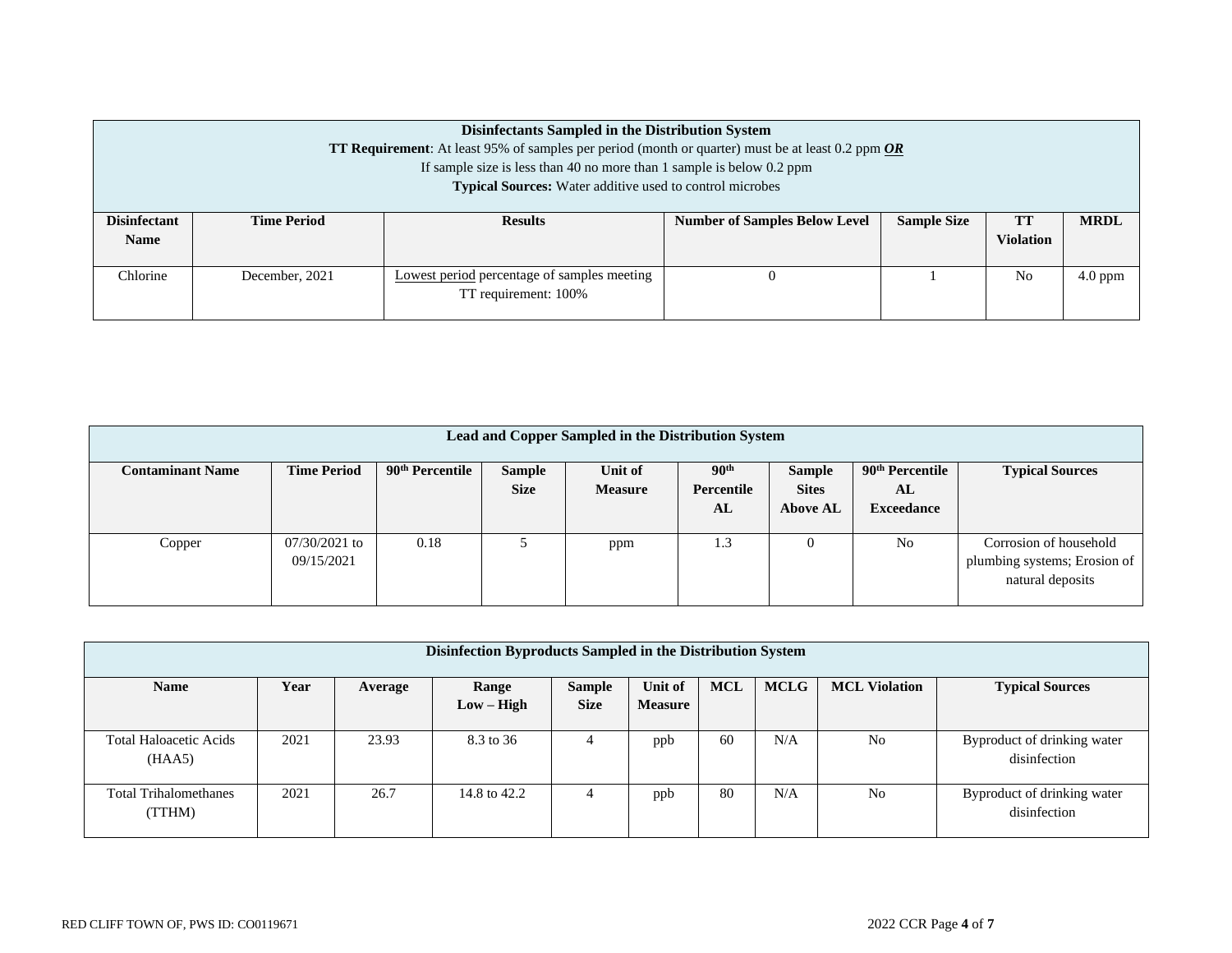|                         | Summary of Turbidity Sampled at the Entry Point to the Distribution System |                                                 |                                       |                  |                |  |  |  |  |
|-------------------------|----------------------------------------------------------------------------|-------------------------------------------------|---------------------------------------|------------------|----------------|--|--|--|--|
|                         |                                                                            |                                                 |                                       |                  |                |  |  |  |  |
| <b>Contaminant Name</b> | <b>Sample Date</b>                                                         | <b>Level Found</b>                              | <b>TT Requirement</b>                 | TT               | <b>Typical</b> |  |  |  |  |
|                         |                                                                            |                                                 |                                       | <b>Violation</b> | <b>Sources</b> |  |  |  |  |
|                         |                                                                            |                                                 |                                       |                  |                |  |  |  |  |
| Turbidity               | Date/Month:                                                                | Highest single measurement:                     | Maximum 0.5 NTU for any single        | N <sub>0</sub>   | Soil Runoff    |  |  |  |  |
|                         | Apr                                                                        | $0.159$ NTU                                     | measurement                           |                  |                |  |  |  |  |
|                         |                                                                            |                                                 |                                       |                  |                |  |  |  |  |
|                         |                                                                            |                                                 |                                       |                  |                |  |  |  |  |
| Turbidity               | Month:                                                                     | Lowest monthly percentage of samples meeting TT | In any month, at least 95% of samples | N <sub>0</sub>   | Soil Runoff    |  |  |  |  |
|                         | Dec                                                                        | requirement for our technology: 100 %           | must be less than 0.1 NTU             |                  |                |  |  |  |  |
|                         |                                                                            |                                                 |                                       |                  |                |  |  |  |  |
|                         |                                                                            |                                                 |                                       |                  |                |  |  |  |  |

| Radionuclides Sampled at the Entry Point to the Distribution System |      |         |                       |                              |                           |            |             |                                |                             |
|---------------------------------------------------------------------|------|---------|-----------------------|------------------------------|---------------------------|------------|-------------|--------------------------------|-----------------------------|
| <b>Contaminant Name</b>                                             | Year | Average | Range<br>$Low - High$ | <b>Sample</b><br><b>Size</b> | Unit of<br><b>Measure</b> | <b>MCL</b> | <b>MCLG</b> | <b>MCL</b><br><b>Violation</b> | <b>Typical Sources</b>      |
| Combined Uranium                                                    | 2019 |         | $2$ to $2$            |                              | ppb                       | 30         | 0           | No                             | Erosion of natural deposits |

| Inorganic Contaminants Sampled at the Entry Point to the Distribution System |      |         |                       |                              |                           |            |             |                                |                                                                                                |
|------------------------------------------------------------------------------|------|---------|-----------------------|------------------------------|---------------------------|------------|-------------|--------------------------------|------------------------------------------------------------------------------------------------|
| <b>Contaminant Name</b>                                                      | Year | Average | Range<br>$Low - High$ | <b>Sample</b><br><b>Size</b> | Unit of<br><b>Measure</b> | <b>MCL</b> | <b>MCLG</b> | <b>MCL</b><br><b>Violation</b> | <b>Typical Sources</b>                                                                         |
| Barium                                                                       | 2021 | 0.09    | $0.09$ to $0.09$      |                              | ppm                       |            |             | No                             | Discharge of drilling wastes; discharge from<br>metal refineries; erosion of natural deposits  |
| Nitrate                                                                      | 2021 | 0.2     | $0.2 \text{ to } 0.2$ |                              | ppm                       | 10         | 10          | N <sub>0</sub>                 | Runoff from fertilizer use; leaching from septic<br>tanks, sewage; erosion of natural deposits |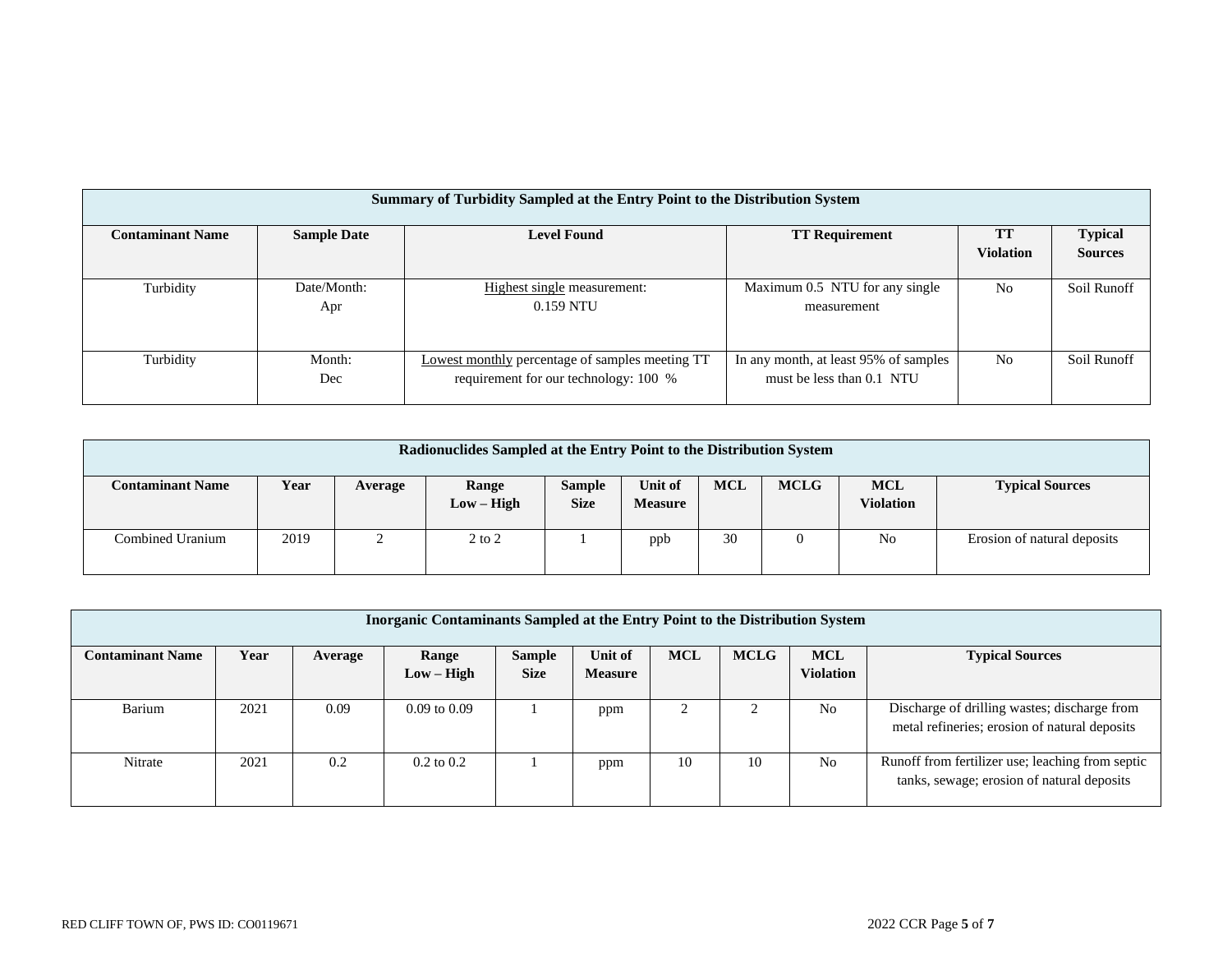| <b>Secondary Contaminants**</b><br>** Secondary standards are non-enforceable guidelines for contaminants that may cause cosmetic effects (such as skin, or tooth discoloration) or aesthetic effects (such as taste, odor, or |      |         |                       |                                                                           |     |     |  |  |  |  |
|--------------------------------------------------------------------------------------------------------------------------------------------------------------------------------------------------------------------------------|------|---------|-----------------------|---------------------------------------------------------------------------|-----|-----|--|--|--|--|
| color) in drinking water.                                                                                                                                                                                                      |      |         |                       |                                                                           |     |     |  |  |  |  |
| <b>Contaminant Name</b>                                                                                                                                                                                                        | Year | Average | Range                 | <b>Sample Size</b><br><b>Unit of Measure</b><br><b>Secondary Standard</b> |     |     |  |  |  |  |
|                                                                                                                                                                                                                                |      |         | $Low - High$          |                                                                           |     |     |  |  |  |  |
| Sodium                                                                                                                                                                                                                         | 2021 | 3.2     | $3.2 \text{ to } 3.2$ |                                                                           | ppm | N/A |  |  |  |  |

**Violations, Significant Deficiencies, and Formal Enforcement Actions**

| <b>Non-Health-Based Violations</b>                                                                                                                                             |                                                                                                                                                                                           |                         |  |  |  |  |  |  |
|--------------------------------------------------------------------------------------------------------------------------------------------------------------------------------|-------------------------------------------------------------------------------------------------------------------------------------------------------------------------------------------|-------------------------|--|--|--|--|--|--|
| These violations do not usually mean that there was a problem with the water quality. If there had been, we would have notified you immediately. We missed collecting a sample |                                                                                                                                                                                           |                         |  |  |  |  |  |  |
| (water quality is unknown), we reported the sample result after the due date, or we did not complete a report/notice by the required date.                                     |                                                                                                                                                                                           |                         |  |  |  |  |  |  |
| <b>Name</b>                                                                                                                                                                    | <b>Description</b>                                                                                                                                                                        | <b>Time Period</b>      |  |  |  |  |  |  |
|                                                                                                                                                                                |                                                                                                                                                                                           |                         |  |  |  |  |  |  |
| <b>TURBIDITY</b>                                                                                                                                                               | <b>FAILURE TO MONITOR AND/OR REPORT</b>                                                                                                                                                   | 11/01/2021 - 11/30/2021 |  |  |  |  |  |  |
|                                                                                                                                                                                |                                                                                                                                                                                           |                         |  |  |  |  |  |  |
| <b>CHLORINE/CHLORAMINE</b>                                                                                                                                                     | <b>FAILURE TO MONITOR AND/OR REPORT</b>                                                                                                                                                   | 11/01/2021 - 11/30/2021 |  |  |  |  |  |  |
|                                                                                                                                                                                |                                                                                                                                                                                           |                         |  |  |  |  |  |  |
| <b>Additional Violation Information</b>                                                                                                                                        |                                                                                                                                                                                           |                         |  |  |  |  |  |  |
|                                                                                                                                                                                | Please share this information with all the other people who drink this water, especially those who may not have received this notice directly (for example, people in apartments, nursing |                         |  |  |  |  |  |  |
| homes, schools, and businesses). You can do this by posting this notice in a public place or distributing copies by hand or mail.                                              |                                                                                                                                                                                           |                         |  |  |  |  |  |  |